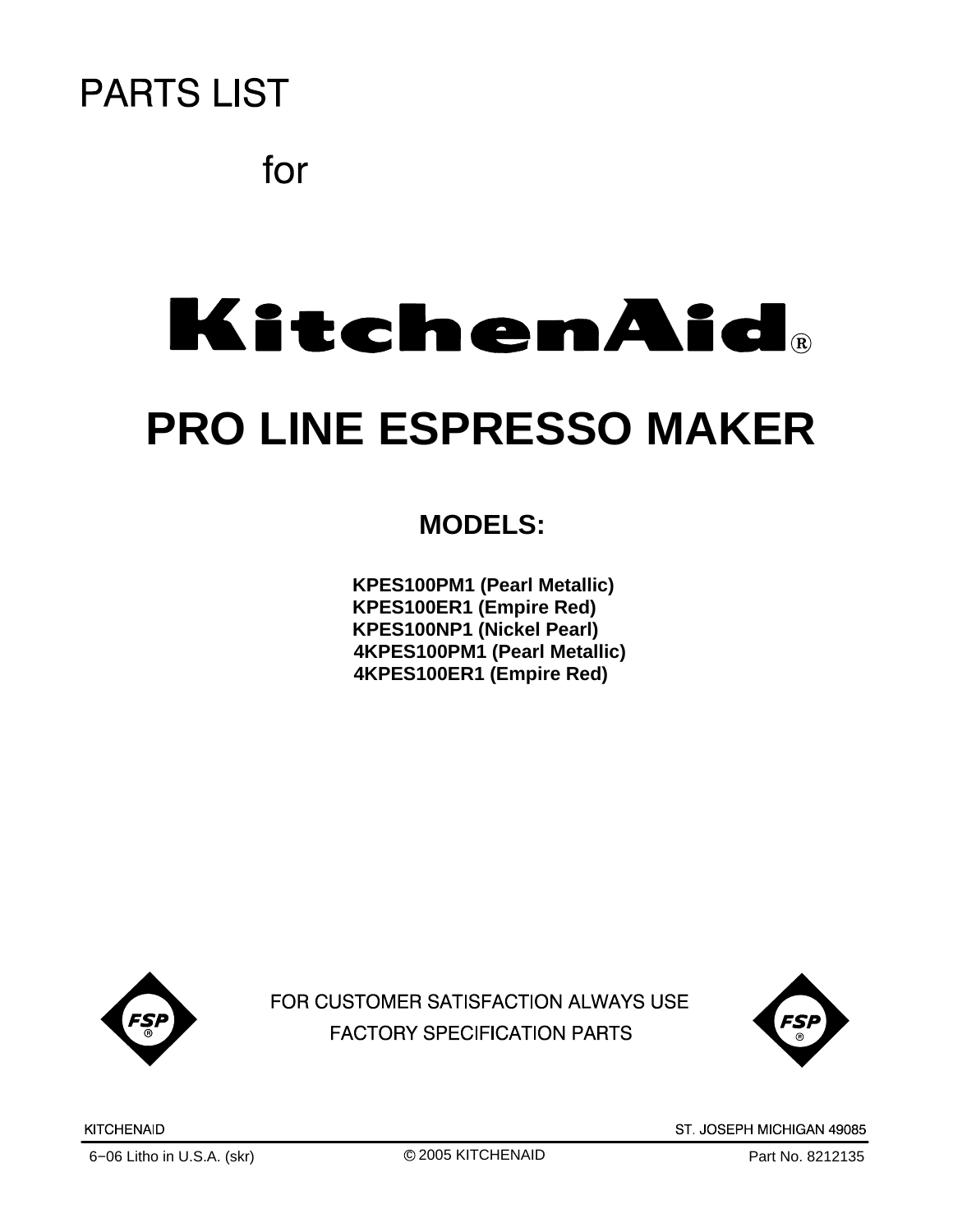

FOR ORDERING INFORMATION REFER TO PARTS PRICE LIST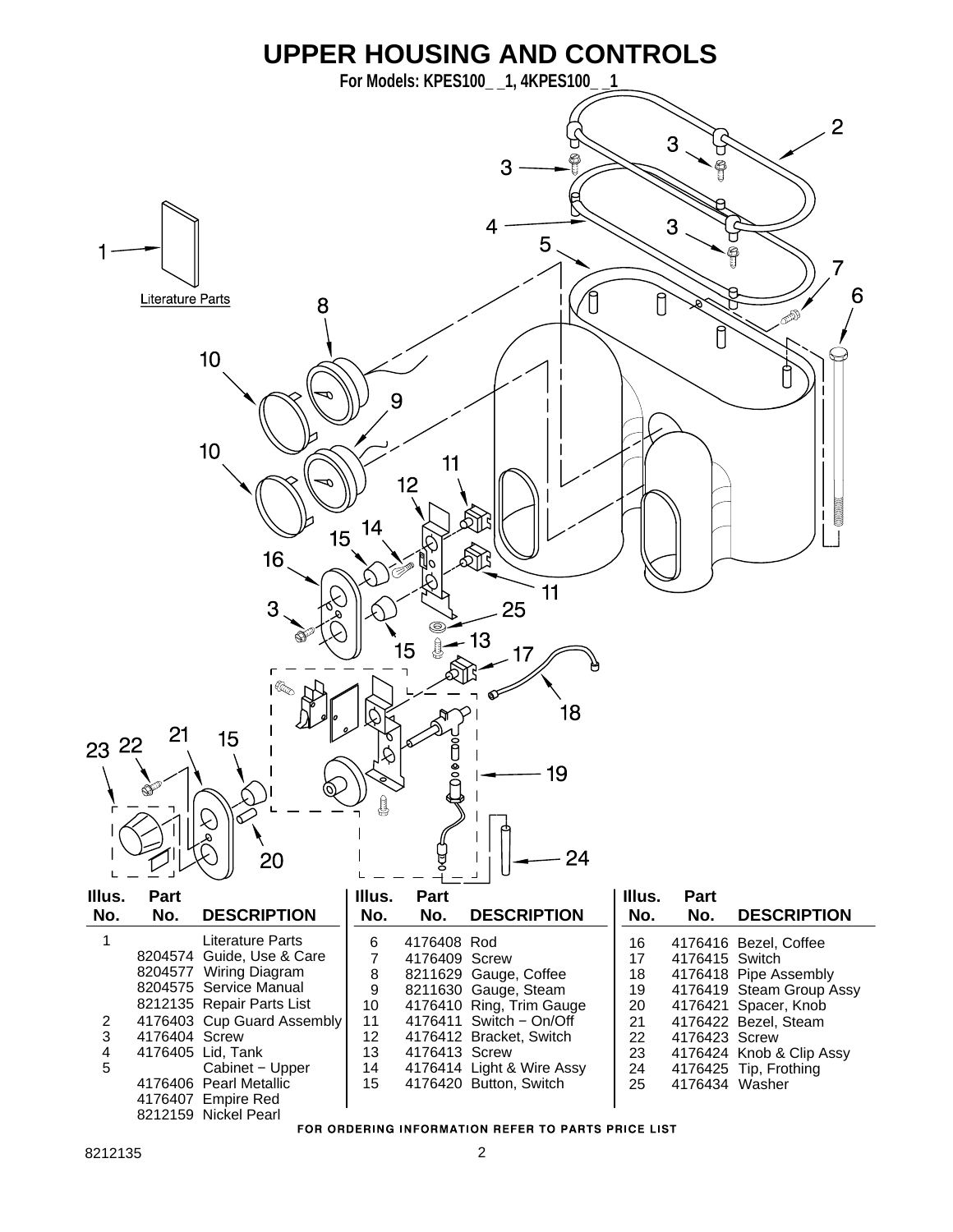

|  | <b>FOR ORDERING INFORMATION REFER TO PARTS PRICE LIST</b> |  |  |
|--|-----------------------------------------------------------|--|--|
|  |                                                           |  |  |

21 8212222 Handle<br>22 8212223 Screw 8212223 Screw

13 4176438 Floater, Red

14 4176439 Grid

7 Body, Cabinet 4176431 Pearl Metallic 4176432 Empire Red 8212161 Nickel Pearl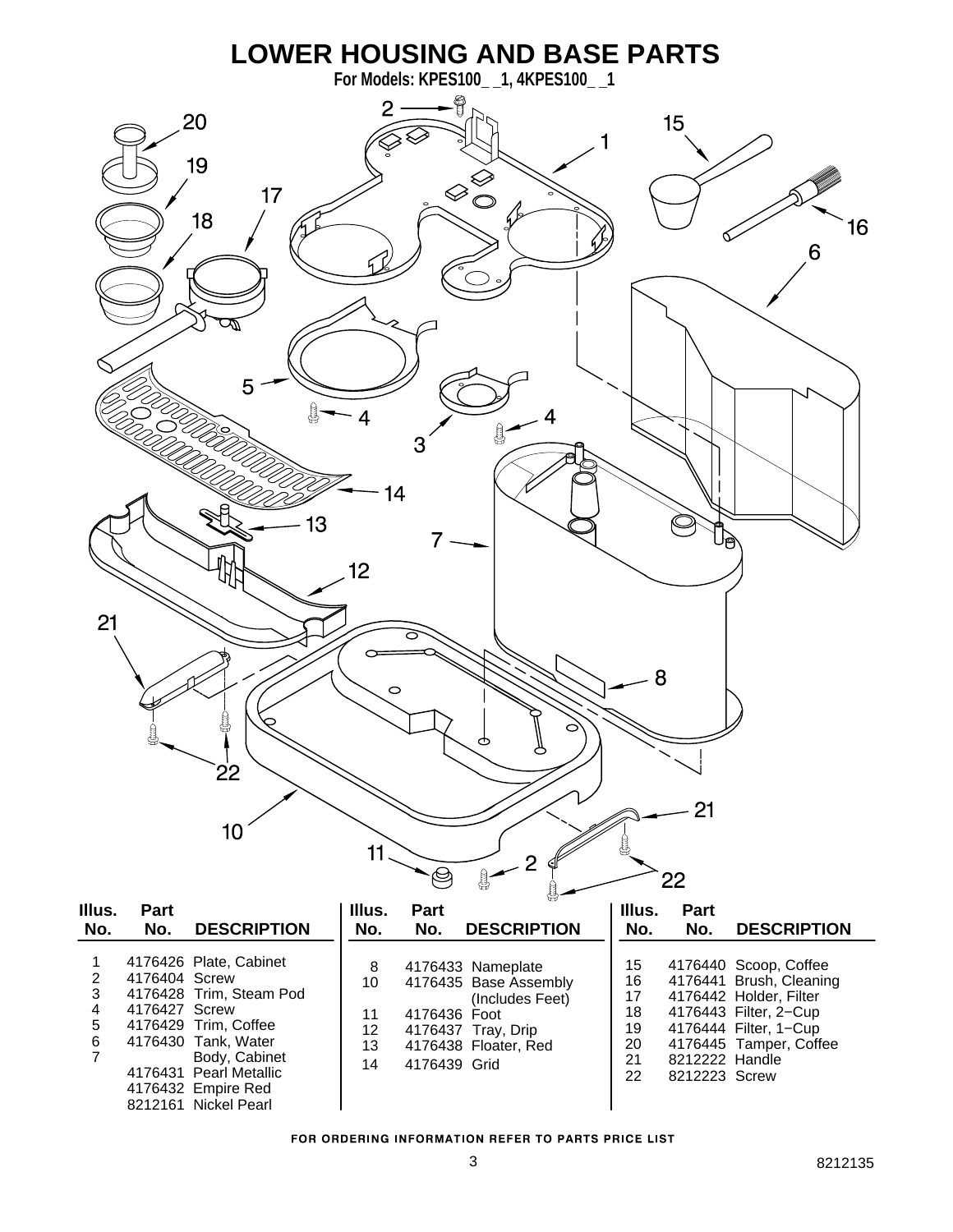

| Illus.<br>No. | <b>Part</b><br>No. | <b>DESCRIPTION</b>         | Illus.<br>No. | <b>Part</b><br>No. | <b>DESCRIPTION</b>         | Illus.<br>No. | <b>Part</b><br>No. | <b>DESCRIPTION</b>         |
|---------------|--------------------|----------------------------|---------------|--------------------|----------------------------|---------------|--------------------|----------------------------|
|               |                    | 4176446 Boiler - Coffee    |               |                    | 8211636 Thermostat, Coffee | 12            |                    | 8211640 Body, Steam Pipe   |
| 2             | 8211631 Screw      |                            | 8             | 8211637 Gasket     |                            | 13            |                    | 8211641 Thermostat, Steam  |
| 3             |                    | 8211632 Support, Gauge     | 9             |                    | 8211638 Pipe, Copper       | 14            | 8211642 Fitting    |                            |
|               |                    | Sensor                     | 10            |                    | 8211639 Body, Unit         | 15            |                    | 8211643 Flange, Steam      |
|               | 8211633 Screw      |                            | 11            |                    | 4176448 Boiler, Espresso   |               |                    | Boiler                     |
| 5             |                    | 8211634 Clamp, Thermo Fuse |               |                    |                            | 16            |                    | 8211644 Gasket, Insulating |
| 6             | 8211635 Gasket     |                            |               |                    |                            |               |                    |                            |

#### FOR ORDERING INFORMATION REFER TO PARTS PRICE LIST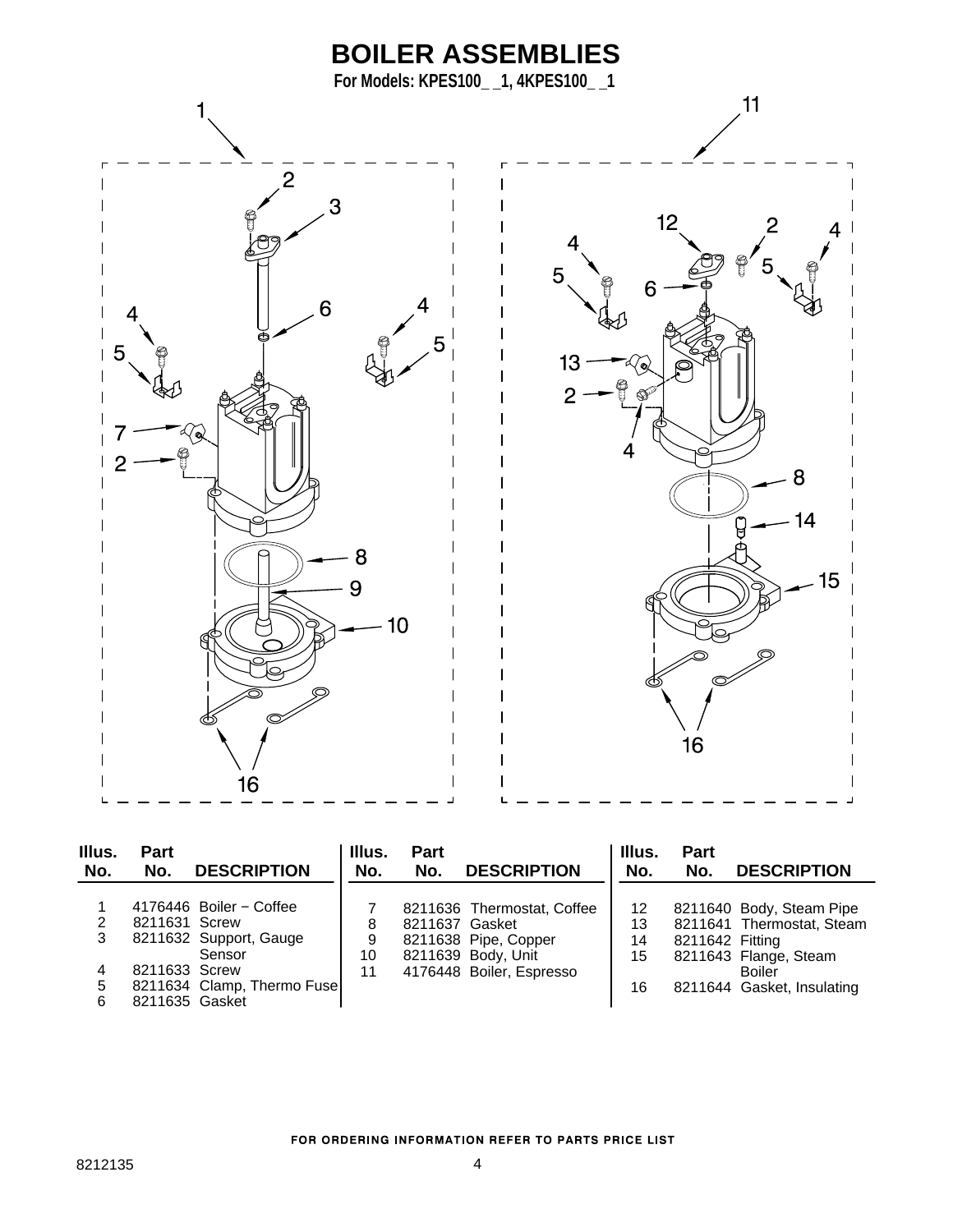## **PUMP ASSEMBLY**

**For Models: KPES100\_ \_1, 4KPES100\_ \_1**



| Illus.<br>No. | <b>Part</b><br>No. | <b>DESCRIPTION</b>      | Illus.<br>No. | <b>Part</b><br>No. | <b>DESCRIPTION</b>      | Illus.<br>No. | Part<br>No. | <b>DESCRIPTION</b>         |
|---------------|--------------------|-------------------------|---------------|--------------------|-------------------------|---------------|-------------|----------------------------|
|               |                    | 8211480 Pump Assembly   |               |                    | 8211650 Fitting, Input  | 12            |             | 8211655 Valve Assembly     |
|               |                    | 8211645 Pipe, Suction   | 8             |                    | 8211651 Screw, M 5 x 12 | 13            |             | 8211656 Gasket, Valve      |
| 3             | 8211646 Pipe SL    |                         | 9             |                    | 8211652 Pipe Assembly   | 14            |             | 8211657 Pipe Assembly      |
|               |                    | 8211647 Clamp, Hose     | 10            |                    | 8211653 Protector, Pipe | 15            |             | 8211658 Pump, w/Thermostat |
| 5.            |                    | 8211482 Valve, Solenoid | 11            |                    | 8211654 Support, Pump   | 16            |             | 8211659 Fitting, "T"       |
|               |                    | $(3-Way)$               |               |                    | (Eaton)                 | 17            |             | 8211664 Connector, Pump    |
|               | 8211649 Gasket     |                         |               |                    |                         |               |             | Suction                    |